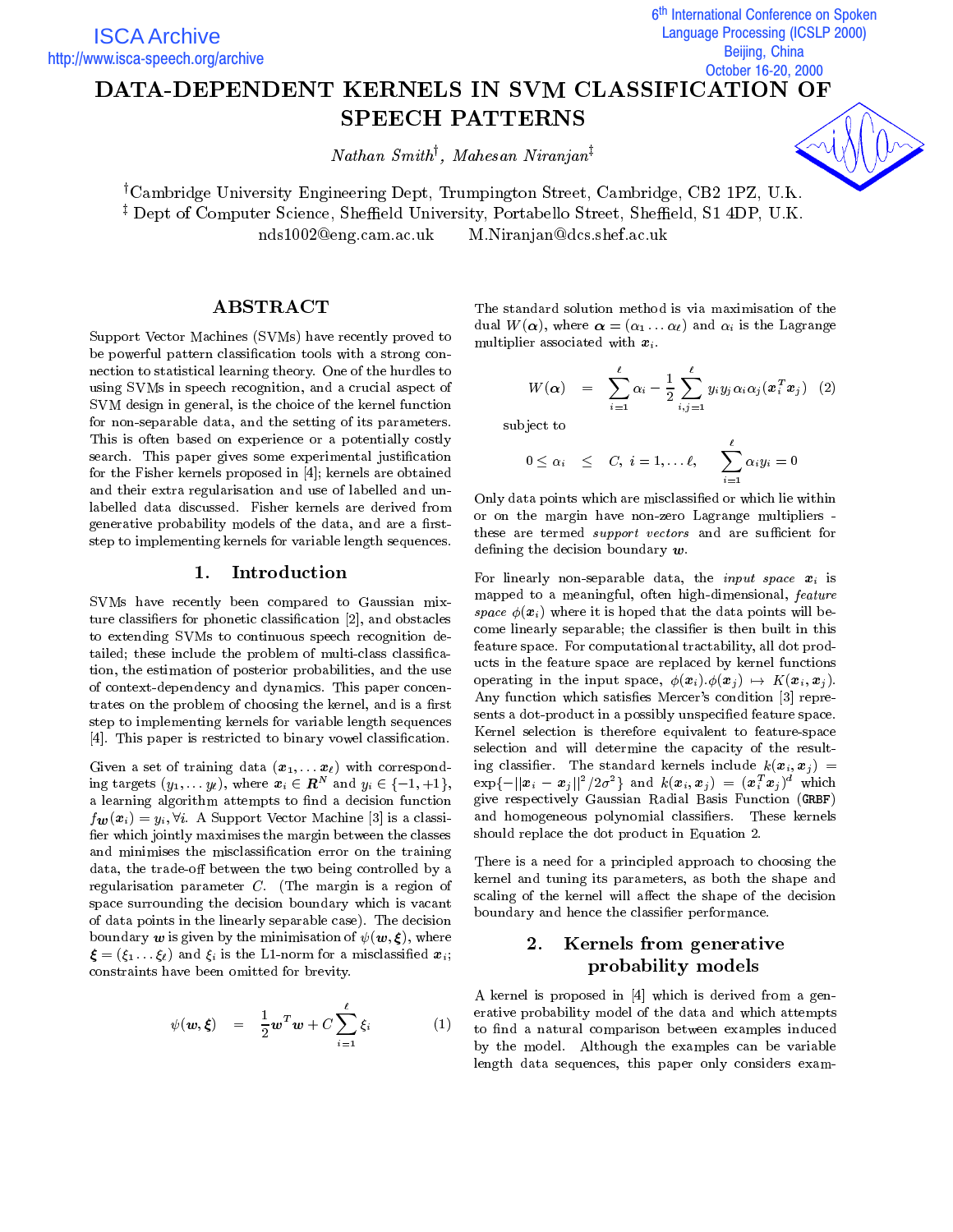ples which are single vectors. For a generative probability model  $p(x_i | \theta)$ , let  $x_i \in \mathbb{R}^n$  and  $S = \{\theta \in \Theta\}$  where  $S$  defines a Riemannian manifold. Let the Fisher kernel between two vectors be  $K(\boldsymbol{x}_i, \boldsymbol{x}_j)$ , where I is the Fisher Information matrix, and  $U\boldsymbol{x}_i = \nabla_{\boldsymbol{\theta}} \ln p(\boldsymbol{x}_i | \boldsymbol{\theta}),$ 

$$
K(\boldsymbol{x}_i, \boldsymbol{x}_j) \propto \phi_{\boldsymbol{x}_i}^T I \phi_{\boldsymbol{x}_j}
$$
  
 
$$
\propto U_{\boldsymbol{x}_i}^T I^{-1} U_{\boldsymbol{x}_j}
$$
 (3)

where 
$$
\phi \mathbf{x}_n = I^{-1} U \mathbf{x}_n
$$
 (4)

Because the kernel has been defined using a dot product, there is no need to check for Mercer's condition. The kernel implies a feature space  $\phi(\boldsymbol{x}_i)$  which is the natural gradient space of the log likelihood model, and a distance metric which is the local Riemannian metric. In the experiments in this paper, the simpler kernel  $K_U(\boldsymbol{x}_i, \boldsymbol{x}_j) \propto U_{\boldsymbol{x}}^T U_{\boldsymbol{x}_j}$  is used for derivational simplicity. The Fisher Information has been approximated as Identity which is equivalent to assuming that the co-ordinate system for  $\theta$  is orthonormal and the space  $S$  is Euclidean. This is a strong assumption, and should be investigated in any future work.

If examples are still linearly non-separable in the feature space  $\phi(\boldsymbol{x}_i)$ , then homogeneous polynomials giving higherorder decision boundaries can be drawn in this feature space using  $K(\boldsymbol{x}_i, \boldsymbol{x}_j) = K_U (\boldsymbol{x}_i, \boldsymbol{x}_j)^{\top_K},$  where  $d_{\tilde{K}}$  is the mod kernel degree. These kernels also satisfy Mercer's condition [3].

# 2.1. Deriving the Fisher kernels

Two generative probability models are investigated for a two-class problem; the Two-Gaussian model and the simpler Single-Gaussian model [5]. Reduction in computational complexity is achieved by diagonalising the covariance matrices. Let us define,

$$
\mathcal{N}_{[n,k]}(\boldsymbol{\mu}_k, \Sigma_k) = \frac{(2\pi)^{-N/2}}{|\Sigma_k|^{1/2}} \exp^{-\frac{1}{2}(\boldsymbol{x}_n - \boldsymbol{\mu}_k)^T \Sigma_k^{-1}(\boldsymbol{x}_n - \boldsymbol{\mu}_k)} \qquad \qquad \frac{1}{1}
$$

Two-Gaussian model

$$
p(\boldsymbol{x}_n|\boldsymbol{\theta}) = w_1 \mathcal{N}_{[n,1]}(\boldsymbol{\mu}_1, \Sigma_1) + w_2 \mathcal{N}_{[n,2]}(\boldsymbol{\mu}_2, \Sigma_2) \tag{6} \quad \text{tra}
$$

(5)

For unlabelled data, the parameters can be found by standard mixture modelling techniques; alternatively if labelling is provided for a two-class problem as in these experiments, then the parameters can refer to different classes, and ML estimation of the parameter vector  $\theta =$  $\{\boldsymbol{\mu}_1, \boldsymbol{\mu}_2, \Sigma_1, \Sigma_2, w_1, w_2\}$  may be performed, where the components are respectively the means, covariances and prior probabilities for classes 1 and 2. TwoGauDiag refers to the kernel based on a model with diagonal covariances; the corresponding feature space is  $2(2N + 1)$ -dimensional. For simplicity in derivation, the constraint  $w_1 + w_2 = 1$  has not been used. The formulation can readily be extended to a multiple mixture generative model. A matrix parti-

tion is defined by the control of the control of the control of the control of the control of the control of th  $\therefore$ , and the Kronecker matrix product by  $x(d)_m$ . The Fisher kernel KU (xi ; xj ) is given by,

$$
K_U(\boldsymbol{x}_i, \boldsymbol{x}_j) = [\nabla_{\boldsymbol{\theta}} \ln \boldsymbol{\alpha}_i]^T [\nabla_{\boldsymbol{\theta}} \ln \boldsymbol{\alpha}_j] \qquad (7)
$$

where

$$
\nabla_{\theta} \ln \alpha_{n} = \left[ \tau_{[n,1]} S_{[n,1]} : \tau_{[n,2]} S_{[n,2]} : \tau_{[n,1]} Q_{[n,1]} : \right]
$$

$$
\tau_{[n,2]} Q_{[n,2]} : \frac{\tau_{[n,1]}}{w_{1}} : \frac{\tau_{[n,2]}}{w_{2}} \right]^{T}
$$
(8)

$$
\alpha_n = p(\boldsymbol{x}_n | \boldsymbol{\theta})
$$
\n
$$
\ldots = \frac{w_k \mathcal{N}_{[n,k]}(\boldsymbol{\mu}_k, \boldsymbol{\Sigma}_k)}{\cdots}
$$
\n(9)

$$
S_{[n,k]} = \begin{array}{c} \alpha_n \\ S_{[n,k]} = (x_n - \mu_k)^T \Sigma_k^{-1} \end{array} \tag{11}
$$

$$
Q_{[n,k]} = \frac{1}{2} \left[ -[\text{vec}(\Sigma_k^{-1})]^T + S_{[n,k]} \otimes S_{[n,k]} \right] \tag{12}
$$

$$
\text{vec}(F) = [f_{11}, f_{12}, \dots, f_{mn}]^T \text{ (F is } m \times n) \qquad (13)
$$

Single-Gaussian model

$$
p(\boldsymbol{x}_n|\boldsymbol{\theta}) = \mathcal{N}_{[n,g]}(\boldsymbol{\mu}_g, \Sigma_g) \tag{14}
$$

The model assumes all data points are generated by a single multivariate Gaussian with global mean and co variance, is a figure  $\mathbf{y} = \mathbf{y}$  , where  $\mathbf{y} = \mathbf{y}$  is a figure of  $\mathbf{y} = \mathbf{y}$ sing and the single term and derived from a probability of the single state  $\mathcal{S}$ model with a diagonal covariance, and so the feature space is 2N-dimensional. The Single-Gaussian kernel is a special case of the Two-Gaussian kernel but with  $\tau_{n,1} = 1$  and all the partitions due to Class 2 omitted. The partition for  $w_1$  is also omitted because the weight is already known at unity.

## 3. Experimental results

The experiments classify static speech patterns in 2 and 13 dimensions, taken from steady-state vowel data in the Peterson-Barney (PB) and TIMIT databases respectively. PB data consists of the frequencies of the 1st and 2nd for mants in Hz. TIMIT data consists of the central frames of vowels using a parameterisation for input space of 12 MFCCs and a log energy term; there is a 10msec frame rate with a 20*msec* window. The vowel data is only extracted from the TIMIT training set, not its test set. The TIMIT vowel classes are also given the PB labelling; vow els iy, uh, uw and er are labelled as classes 1,8, 9 and 10 respectively. The experimental scope only includes binary vowel classication.

In these experiments a hard-split is made; for PB, the same 150 points are used to train the generative model and the SVM, and there are 150 test points; for TIMIT there are 300 points to train the generative model, a different 300 data points to train the SVM, and 300 test points. The over-training on PB data is permitted because of a lack of available data. In this paper, corr refers to percentage correctness and nsv to the number of support vectors. For the GRBF kernel, the width is set as  $\sigma = \left(\prod_{d=1}^N (x(d)_{\max} (x(d)_{\text{min}}))^{1/N}$ , where for example,  $x(d)_{\text{max}}$  is the maximum value of the dth component of the  $x_i$  vectors.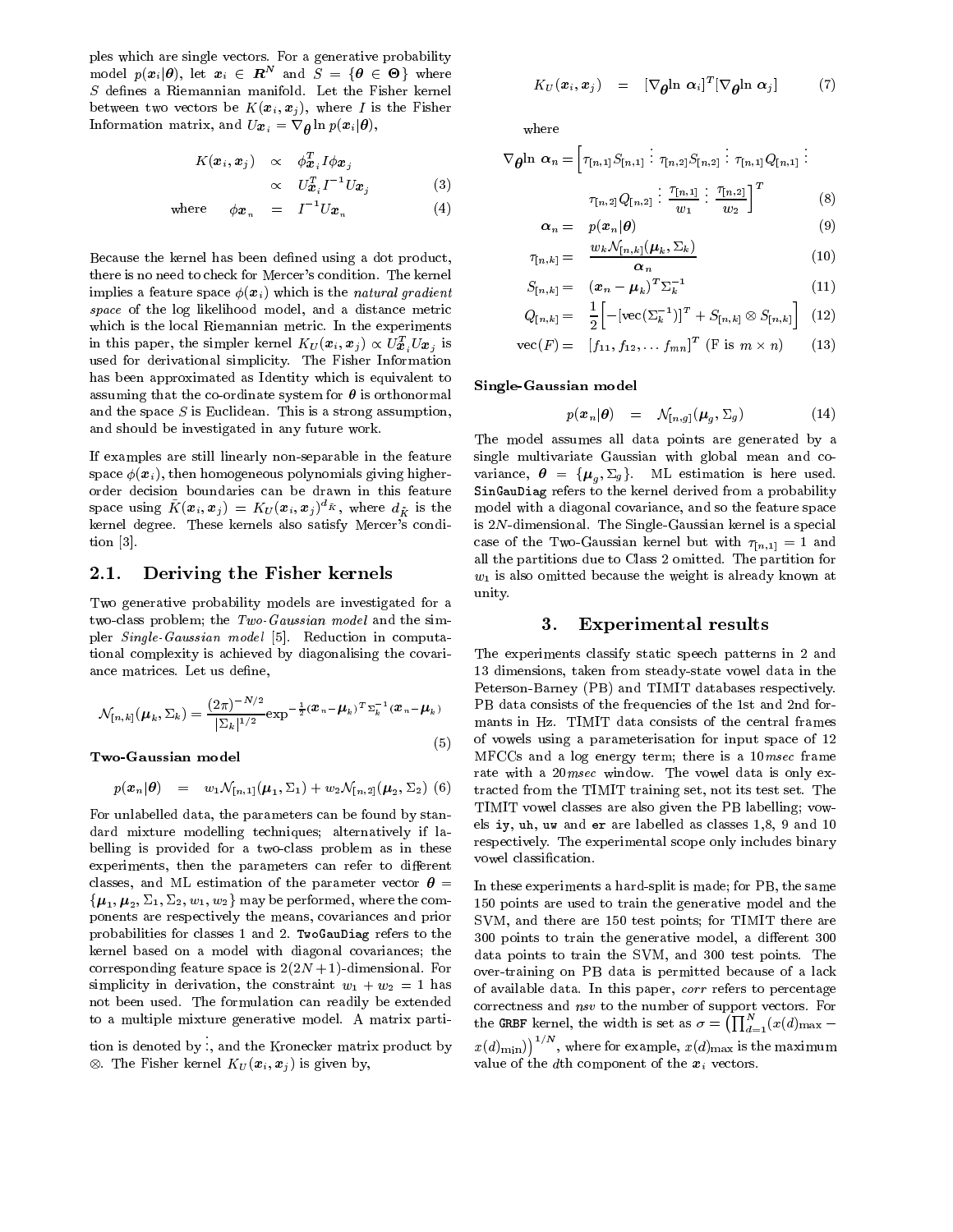

Figure 1: PB data (8v9): The boundary for the Fisher kernel appears less sensitive to the C-parameter



### 3.1. Sensitivity to the C-parameter

**Figure 2:** The Translation of the C-parameter  $\alpha$ on the correctness and number of support vectors

If the feature space does not permit linear separability, <sup>C</sup> will affect the position of the boundary. Different values of <sup>C</sup> are used to produce the plots for PB data in Figure 1; the plots suggest that the boundary position is less sensitive to  $C$  when using SinGauDiag than when using GRBF. This may be due to (a) the linear-like shape of the kernel (see Section 3.4); a perfectly linear kernel without any numerical regularisation would be constrained to give linear boundaries in the input space, and/or (b) the low-dimensionality of the feature space may add some regularisation because it limits the capacity of the classier. A wider GRBF kernel may also give smoother boundaries, but then a method for optimising the GRBF width would be required.

Figure 2 compares the performance of SinGauDiag and

GRBF on the TIMIT data; although SinGauDiag's test correctness is marginally lower, it is achieved with fewer support vectors, thereby decreasing computation in test phase. However, for SinGauDiag the training correctness increases more slowly as  $C$  is increased than for GRBF; this may indicate a reluctance for the Fisher kernel to over-train. As  $C$  is increased, the classifiers tend towards minimum error classifiers.

Therefore, there is some extra regularisation from using the Fisher kernel, and the shape of its boundary appears to be less sensitive to C. Inspection of performance curves show that the optimum C-values depend on the combination of dataset and kernel. However, for comparison purposes in these experiments,  $C$  is kept fixed for a given dataset, and a `good', but not necessarily optimum, value for TIMIT data is chosen at 30.

# 3.2. The effect of increasing the dimension of the feature space

Instead of drawing linear boundaries in the feature space, the capacity of the classier may be increased by drawing polynomials. Table 1 details such experiments; max is the maximum Lagrange multiplier value. For 8v9, higher order polynomials give greater training correctness, indicating that the polynomials are better fitting the training data. However, particularly with SinGauDiag, the test correctness degrades indicating over-training. For 1v10, the max values are less thanks that upper limit of 30, and the 30, and training correctness is always  $100\%$ ; this indicates significant separability between the two classes. Therefore, it is likely that the higher order polynomials are copying the order-1 polynomial's linear boundary in the feature space, and so there will be no over-fitting; this is demonstrated by the lack of degradation in the test correctnesses for 1v10.